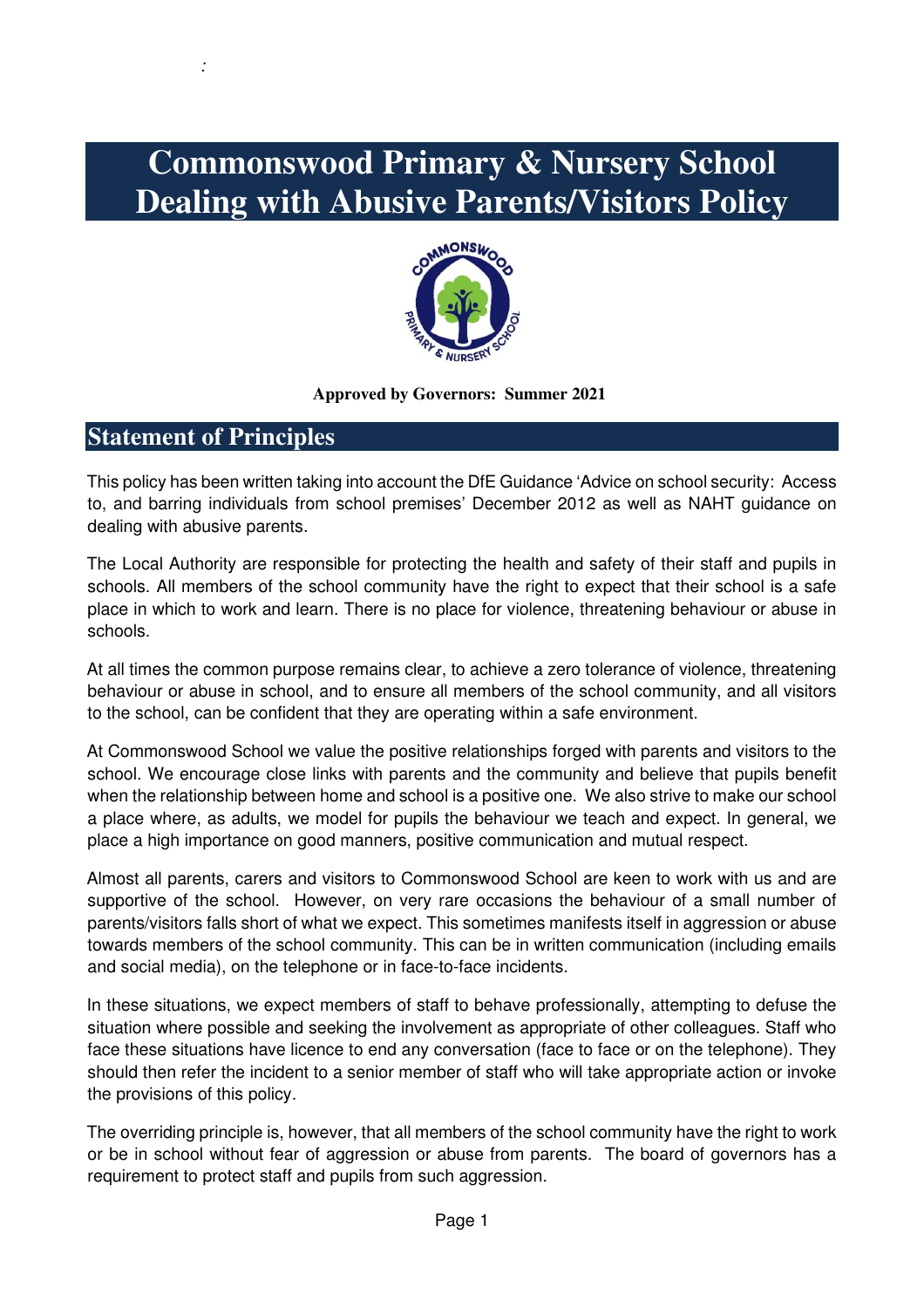The progress and well-being of the parent's child(ren) will be fully considered. Actions taken against the parent will be reasonable and proportionate. The parent will have the opportunity to put their views forward at every stage. In the case of the imposition of conditions or a ban from school, robust review processes involving a committee of three Governors and then the Governing Body are in place to ensure fairness.

# **Definition of unacceptable behaviour**

We consider that aggressive, abusive or insulting behaviour or language from a parent presents a risk to staff or pupils. Unacceptable behaviour is such that makes a member of staff or pupil feel threatened. This can be through face-to-face contact, on the telephone or in written communication (including social media). The following is not an exhaustive list but seeks to provide illustrations of such behaviour:

- any kind of written or spoken personal insult as an attempt to demean, embarrass or undermine (including the use of social media)
- any kind of threat
- raising of voice so as to be intimidating
- physical intimidation, e.g. by standing very close to him/her or the use of aggressive hand gestures
- use of foul or abusive language
- any kind of physical abuse
- allegations which turn out to be vexatious or malicious.

The governing body also considers harassment of school staff to be unacceptable. Examples of harassment may include, but are not limited to:

- Requiring a response to a query in an unreasonable timeframe
- Repeatedly raising issues which have already been dealt with and where no new information has come to light.
- Requiring a specific member of senior staff to deal with problems which could be more appropriately dealt with the someone else.
- Refusing to speak with members of school staff who have a legitimate reason to discuss issues.

# **The school's approach to dealing with incidents**

If a parent/carer/visitor behaves in an unacceptable way towards a member of the school community, the headteacher or appropriate senior member of staff will assess the level of risk before deciding on a future course of action. The course of action will be reasonable and commensurate with the assessed level of risk.

## **Risk Assessment**

The Headteacher will carry out a risk assessment in order to help make a decision about the level of response. In all cases the response will be reasonable and proportionate. The Headteacher will consider the following questions: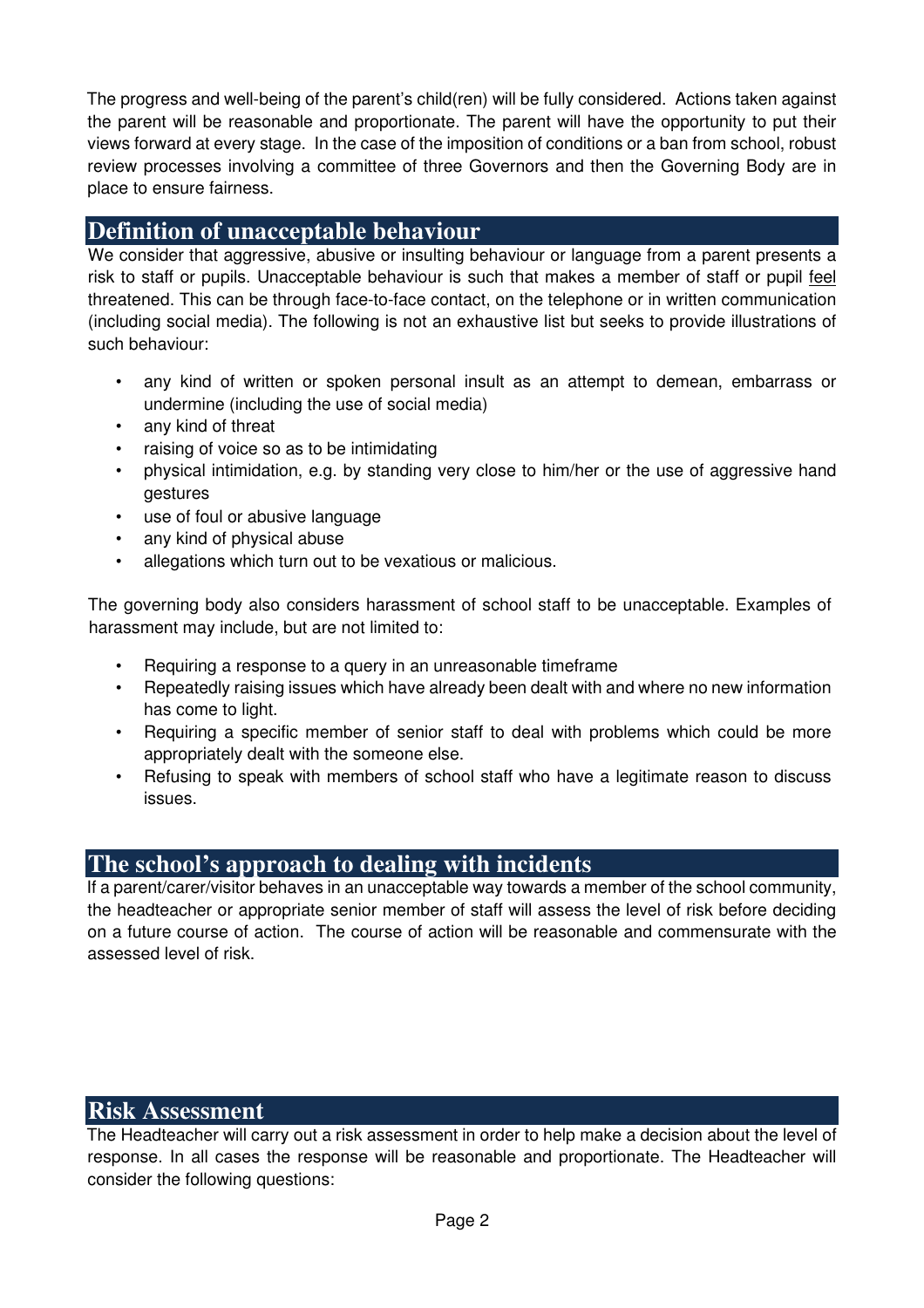- : • What form did the abuse take?
- What evidence is there?
- What do witnesses say happened?
- Are there previous incidents to take into consideration?
- Do members of staff/pupils feel intimidated by the parent's behaviour?
- Is there any evidence of provocation?
- How high is the assessed risk that this will be repeated or there will be retaliation at the school's action? (low, medium, high).

## **Recording of incidents**

Staff/pupils subject to abuse and witnesses will make written statements about incident(s) which will be kept in a file with subsequent letters. This file will be kept by the Headteacher.

## **The school's response**

Following the completion of the risk assessment, the Headteacher will decide the level of action to be taken. Actions will include the following:

- Letter to the parent sharing concerns about the events
- Invite the parent to an informal meeting to discuss events

This could be helpful to discuss and diffuse the situation.

The safety and well-being of those attending such a meeting must be carefully considered. Members of school staff will always be accompanied by at least one other colleague at any such meeting. Consideration should be given to the seating arrangements, and care taken to ensure exits cannot be blocked by a parent who could potentially become aggressive.

## Clarify to the parent what is considered acceptable behaviour by the school (Code of Conduct)

In some instances, it may be appropriate simply to ensure the parent is clear about behaviour standards expected by the school. This could be explained by letter from the Headteacher. This letter may contain a warning about further action if there are further incidents. A copy of the letter will be sent to the Chair of Governors. The parent will be invited to write to the Headteacher with his/her version of events within 10 working days. Depending on the parent's response, a meeting may then be held to discuss the situation and how this can be avoided in future.

The main points of discussion and any agreed actions should be noted, and a follow-up letter sent to confirm the school's expectations and any agreed actions.

## Impose conditions on the parent's contact with the school and its staff

Although fulfilling a public function, schools are private places. The public has no automatic right of entry. Parents of enrolled pupils have an 'implied licence' to come onto school premises at certain stated times. It is for schools to define and set out the extent of such access. Parents exceeding this would be trespassing.

In this case the parent will be informed by letter from the Headteacher the details of the conditions that are being imposed. The parent would then be given 10 working days from the date of that letter to make representations in writing about the conditions to the Headteacher.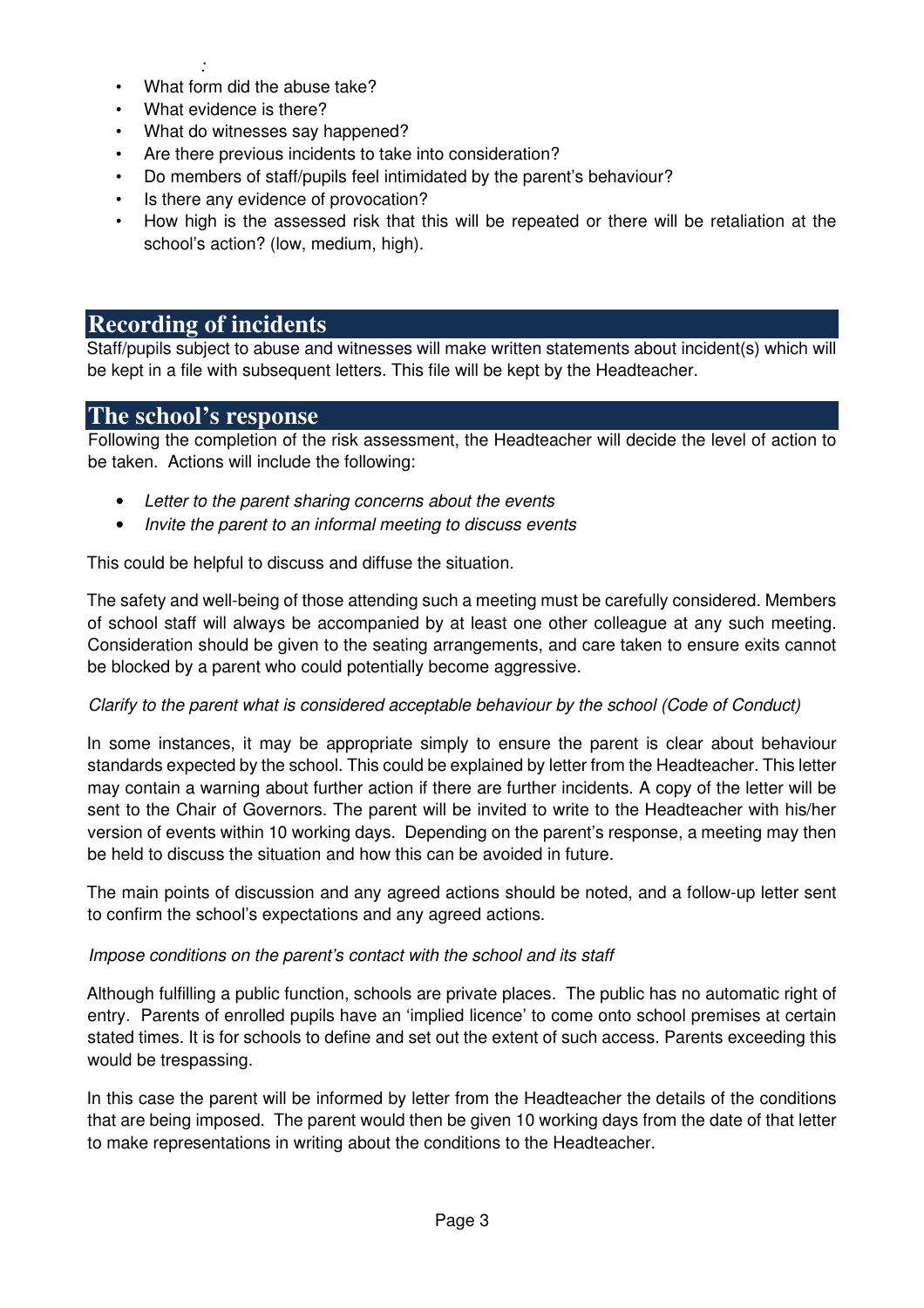If the decision is to confirm the conditions imposed, this decision will be reviewed by Headteacher. The Headteacher may decide to maintain, extend or remove the conditions.

The Headteacher will meet with the parent to review the conditions. The outcome of this review will be communicated to the parent by letter.

When deciding whether it will be necessary to maintain, extend or remove the conditions, the Headteacher will give consideration to the extent of the parent's compliance with the conditions, any appropriate expressions of regret and assurance of future good conduct received from him/her and any evidence of the parent's co-operation with the school in other respects.

### Imposing a ban

Where other procedures have been exhausted and aggression or intimidation continues OR where there is an extreme act of violence then the school may consider banning the individual from school premises. This will also include banning a parent from accessing school staff by written communication or telephone.

In these circumstances, the individual would be advised in writing by the Headteacher that a provisional ban is being imposed. The parent would then be given 10 working days from the date of that letter to make representations about the ban in writing to the Chair of Governors. A panel of three Governors will decide whether to confirm or remove the ban. This would be communicated to the parent in writing by the clerk to the Governors within 10 working days of the receipt of their letter.

If the Governors' decision is to confirm the ban, parents in these circumstances will be offered an annual meeting about their child's progress, usually with a member of senior staff.

A decision to impose a ban will be reviewed by the committee after approximately six months (and every six months after that, if appropriate). The parent will be invited to make written representation to the Governors; this and the evidence from the Headteacher will be considered at a meeting of the Governing Body. Governors may decide to remove the ban, extend the ban or impose conditions on parent's access to the school. The decision of the review will be communicated to the parent by the clerk to the Governors within 10 days of the date of the meeting.

In deciding whether to remove or extend the ban or impose conditions, Governors will give consideration to the extent of the parent's compliance with the ban, any appropriate expressions of regret and assurance of future good conduct received from him/her and any evidence of the parent's co-operation with the school in other respects.

## Removal from school

Parents who have been banned from the school premises and continue to cause a nuisance will be deemed to have committed a section 547 offence. They will be considered as trespassers. In these circumstances the offender may be removed from school. This may be carried out by a police officer. Legal proceedings may be brought against the parent.

#### Complaints procedure

Any parental complaint that arises from incidents of abusive behaviour will be dealt with under the complaints policy.

Linked documents: